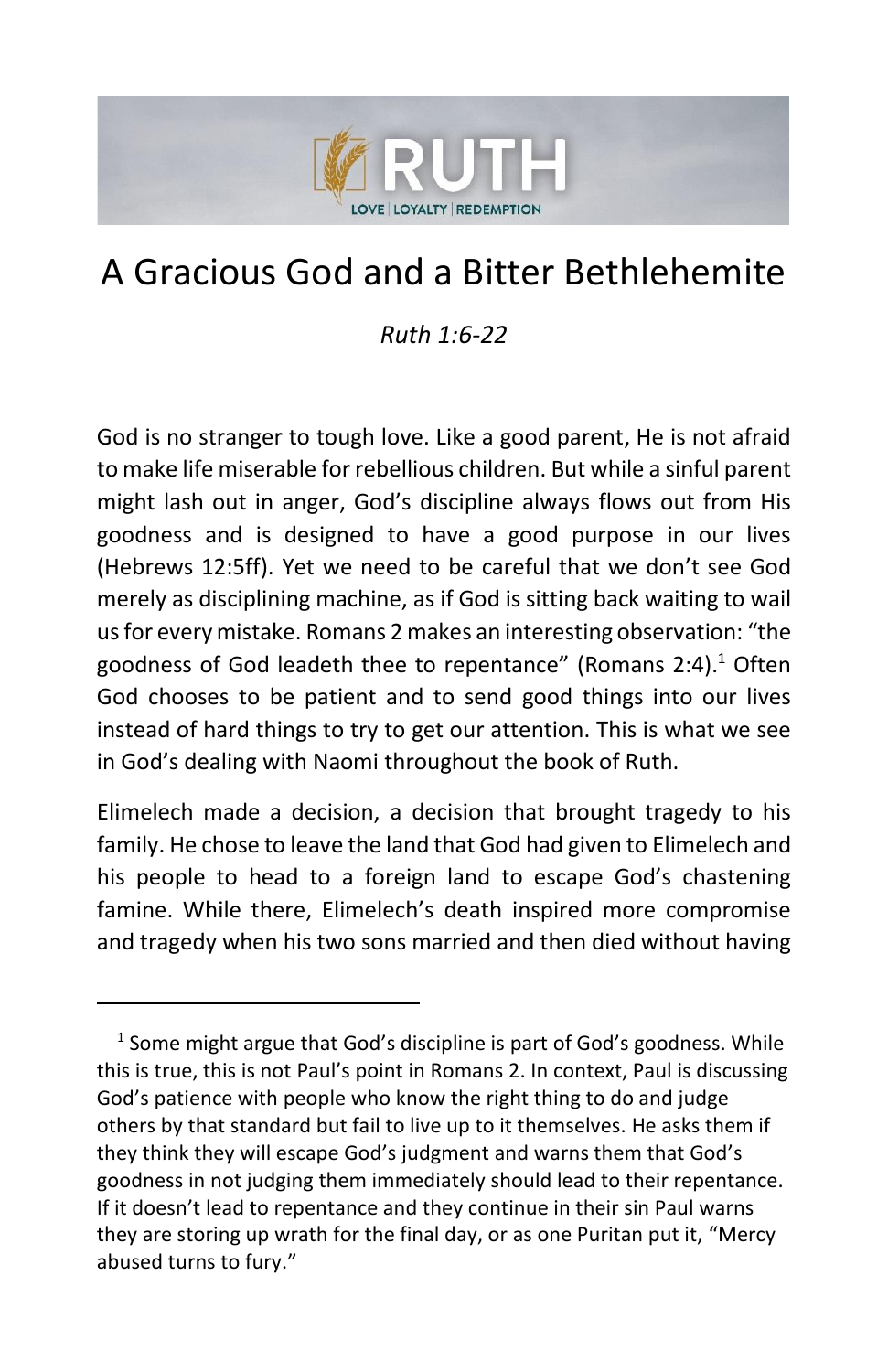any children. But we see a turn in this part of the chapter, where God starts to show undeserved kindness and goodness to Naomi.

*How do you think God's discipline and His goodness relate together? Why does God sometimes bring strong consequences for sin and sometimes show mercy and withhold the full consequences which we deserve?*

# **A Gracious God (1:6-7)**

In many ways, the book of Ruth is the story of God the good Shepherd pursuing a wandering, bitter sheep. That pursuit starts in verse 6, where Naomi gets some good news for the first time in this story and continues throughout the chapter as God shows Naomi that He has not abandoned her. It was God's goodness that eventually motivated Naomi to get up from the place where she should not have been to go back to the place where she should have been. She did not repent or turn back to God, in fact we will see later that she is still quite bitter with God. But showered Naomi with kindness anyway, and that kindness began the process of restoring Naomi.

### *Before going through this section, ask your group what ways they can see God's goodness in this chapter. They might have more than those listed here!*

### **God Visits His People with Food (1:6-7)**

Finally, after all the bad news at the beginning of the story, we read that God visited His people. In the Old Testament, God can visit for either punishment (e.g. Exodus 20:5; Amos 3:2; Hosea 1:4<sup>2</sup>) or for blessing (e.g. Genesis 21:1; Exodus 4:31; 13:19). In other words, God's visiting you can be a good thing or a bad thing, depending on why He is visiting! The story doesn't fill in for us whether there was

<sup>&</sup>lt;sup>2</sup> Most English translations will use "punish" in Amos 3:2, Hosea 1:4, and similar passages, but the Hebrew word is *paqad*, the word for "visit."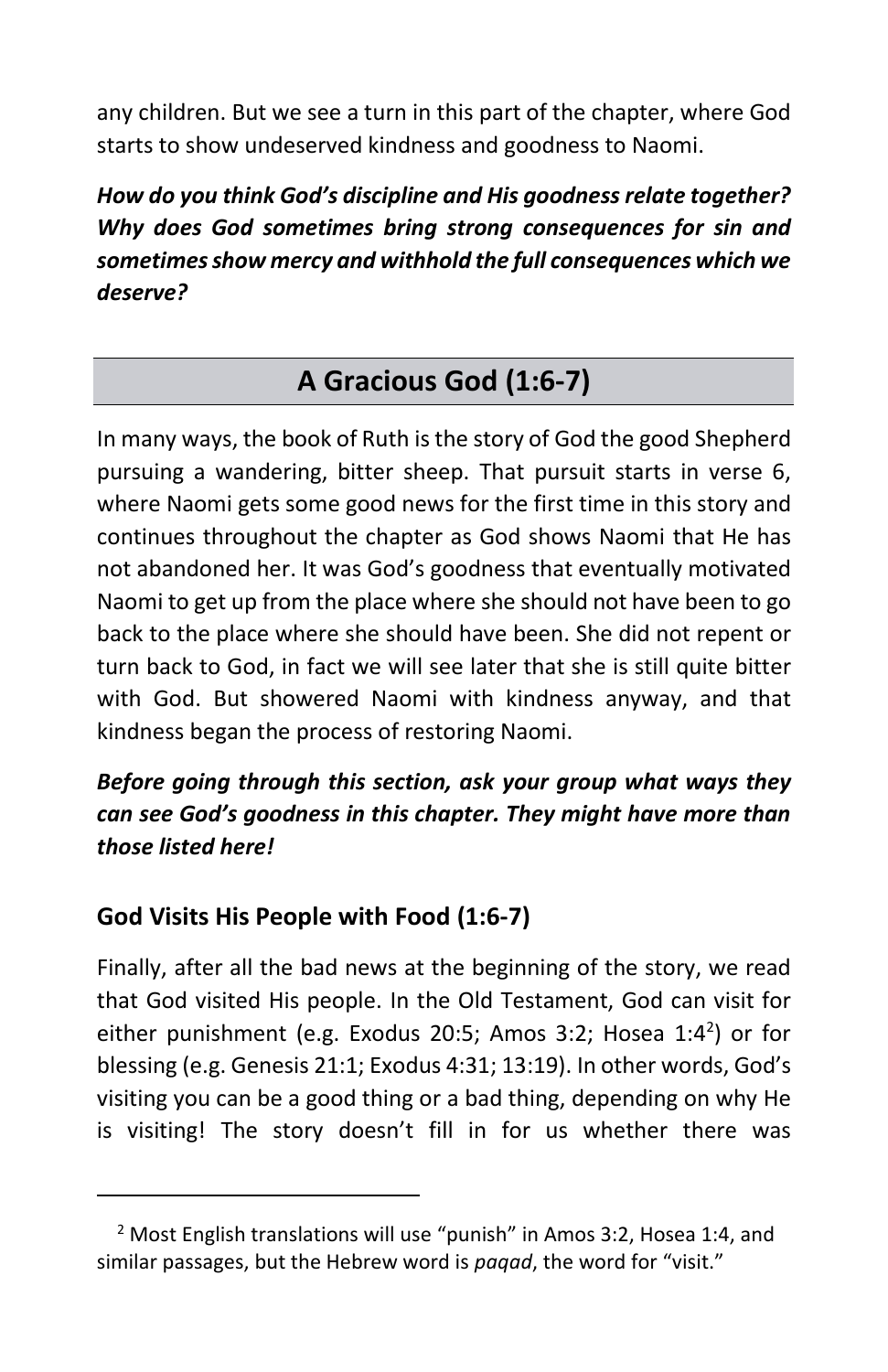repentance on the part of Judah or if God simply was moved with compassion and decided to end the famine. The only perspective we have is that of Naomi, Ruth, and Orpah, and nothing that any of them have done seems to have "earned" this.

### **God Sends Naomi Home with Ruth (1:16-18)**

Naomi's bitter complaint that God had sent her home empty (1: might seem a little harsh to us considering Ruth was standing right there! But what Naomi no doubt was thinking about was the fact that she had no men to provide and care for her. In the culture in which Naomi and Ruth lived, having husbands and sons was essential to having a good life, in fact throughout the story being married and having "rest" are one in the same (1:9; 3:1). Naomi didn't have a husband or a son, she had a Moabite daughter-in-law with little chance of marrying a respectable Hebrew who would simply be another mouth that Naomi couldn't feed.

But God knew what He was doing. By the end of the story, Naomi and everyone else is going to see what God is doing and how important Ruth is (cf 4:14-15). Sometimes in life God gives us what we need, not what we want. Naomi needed Ruth, and God had a plan to bless Naomi through Ruth in ways she couldn't have imagined.

### *Can you think of times in your life when God gave you needed rather than what you wanted?*

### **God Times Their Return Trip Perfectly (1:22)**

Barley was the first crop to be harvested. For Naomi and Ruth to return at the beginning of the barley harvest meant that they would have had maximum opportunity to harvest food and prepare for the dry season.<sup>3</sup> The author of Ruth is dropping another little reminder of

<sup>&</sup>lt;sup>3</sup> "The timing is critical and providential, for it means that Naomi and Ruth arrive in "the house of bread" just when the grain for bread is ready to be cut, that is, in late April or early March by our calendars. Since barley was the first crop to be harvested each year, the timing of their arrival meant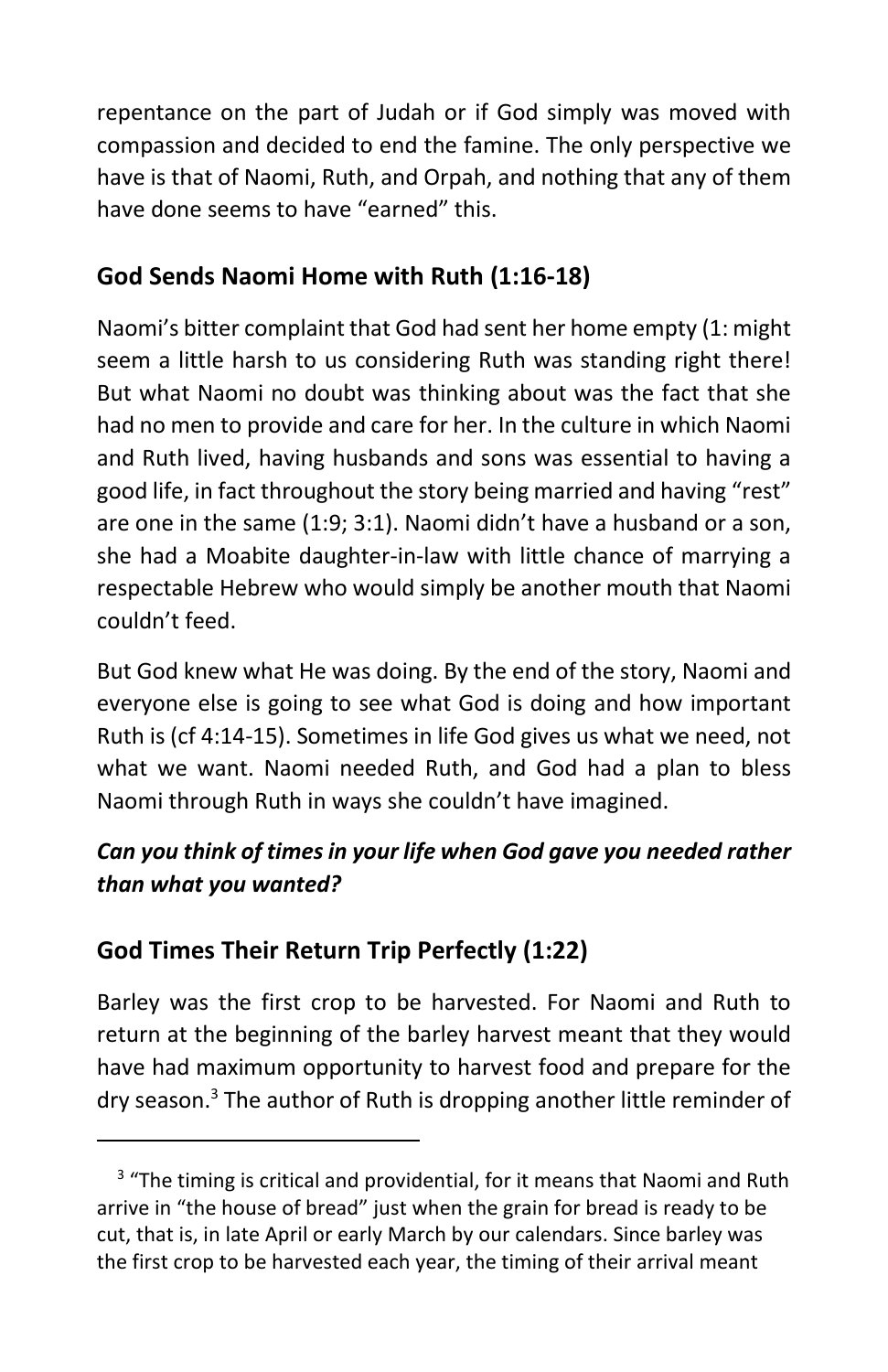the way in which God has providentially taken care of Naomi and now Ruth.

*Why would God do all of this for Naomi, especially after her bitter comments about Him?*

*How has God shown Himself to be kind and patient in your life?*

## **A Dedicated Daughter-in-Law (1:8-18)**

By this point in the story, Ruth is only known by name. This section introduces us to the character of Ruth by showing us an impressive display of loyalty.

### **Naomi's Charge to Return (1:8-9)**

Naomi's first speech of the book is a little startling. The first time she speaks she tells her daughters-in-law to return to their own homes, rather than go with her to Judah. Why would Naomi do this? Her logic becomes clear as the story progresses. Naomi felt that Ruth and Orpah had a better chance of marriage in Moab, and felt that they had nothing to gain by following her to Judah.

On a material level, Naomi wanted what was best for her daughtersin-law. To remarry would mean a much easier life than picking up the scraps after reapers and potentially getting harassed or worse. It would mean the chance of a family and having sons to take care of them in their old age. And the odds of Ruth and Orpah remarrying in Moab would have been much better than if they returned to Judah with Naomi.

On a spiritual level, Naomi's advice was disastrous. She encouraged them to return to a pagan land and go back to a pagan lifestyle. By the

that Naomi and Ruth could get settled at a time when food would be relatively plentiful and that they were around to lay up stores of each crop for the dry season." Daniel Block, *Judges, Ruth*, New American Commentary (Nashville: Broadman & Holman Publishers, 1999), 650.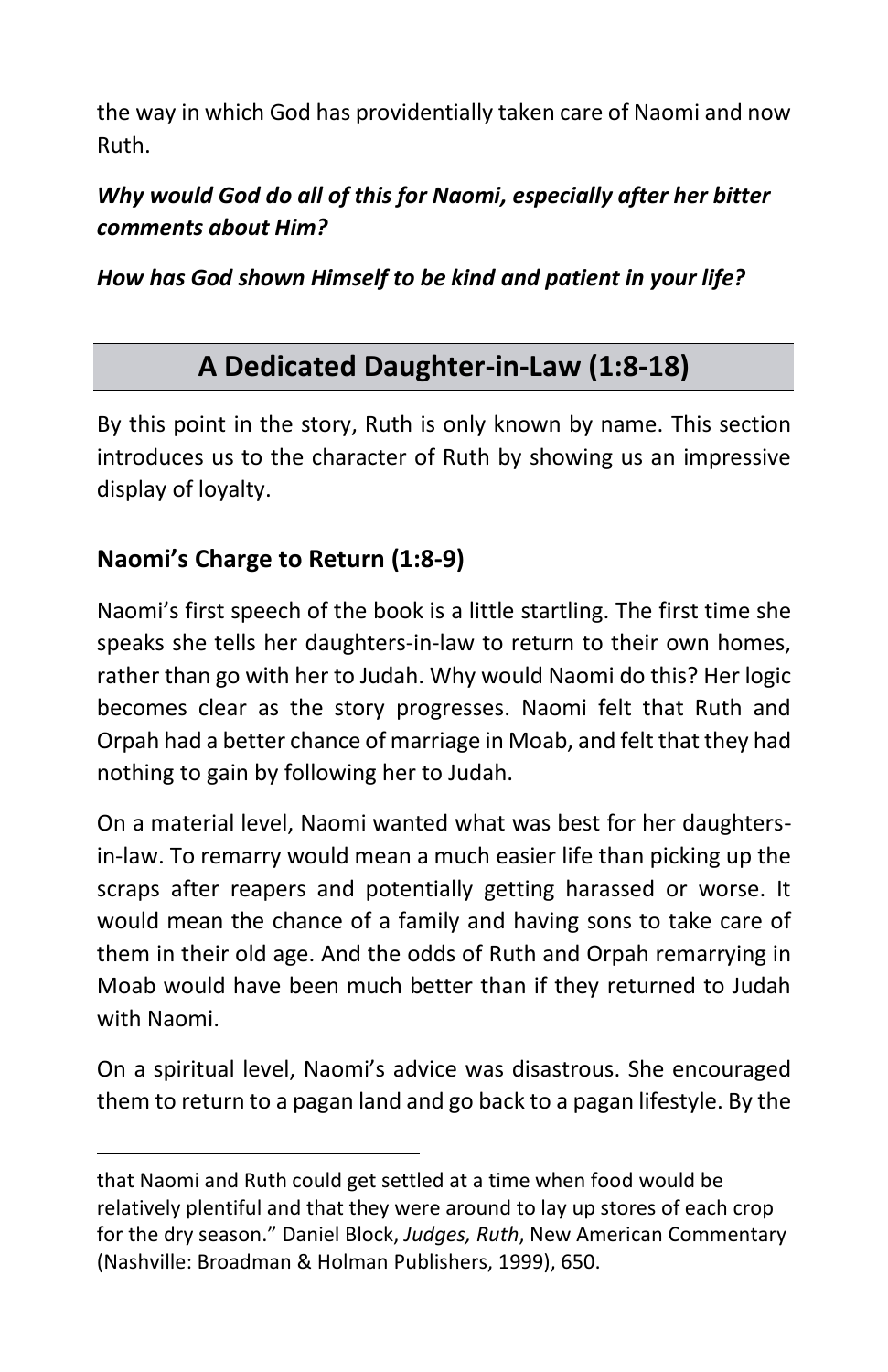end of this back and forth, she actually goes so far as to tell Ruth to follow her sister-in-law's example and return to her people… and her gods! Naomi does care about Ruth and Orpah, but sadly her spiritual depression led her to see a life in Moab serving Chemosh as better than a life in Judah serving Yahweh.

### *How might Naomi have responded to this situation if she had responded in faith and humility to God's work in her life?*

People today may find themselves in a situation similar to Naomi. Discouraged by life, disillusioned by God, they wonder if He can really help them, let alone anyone else. They say the right things about God, but deep down they aren't convinced that God is really the best path for everyone.

### *What would it look like for a believer to allow spiritual discouragement to keep them from seeing God as the solution for everyone?*

### **Orpah's Decision to Return (1:10-14)**

Both Ruth and Orpah initially reject Naomi's proposal. They proclaim that they will return with her to be part of her people. This is an impressive display of loyalty, and one that calls for a lengthy speech on the part of Naomi to attempt to persuade them to go back to their homes. At the end, Naomi even tells the women that she feels bad for them that the Lord's hand has been against her. Finally, Orpah decides that she will go back to her own people after all.

### *Why do you think Orpah change her mind? How do you think the author of Ruth wants us to think about Orpah's decision?*

Naomi is doing what she thinks is best for Orpah and Ruth, and Orpah lets her. This isn't an easy decision for Orpah. She cares deeply for Naomi and initially intends to go with her at great personal cost. She weeps with Ruth and Naomi at the very thought of leaving (1:9), then weeps again when she decides to leave (1:14). This is an emotional scene, and if we picture Orpah as just casually turning around and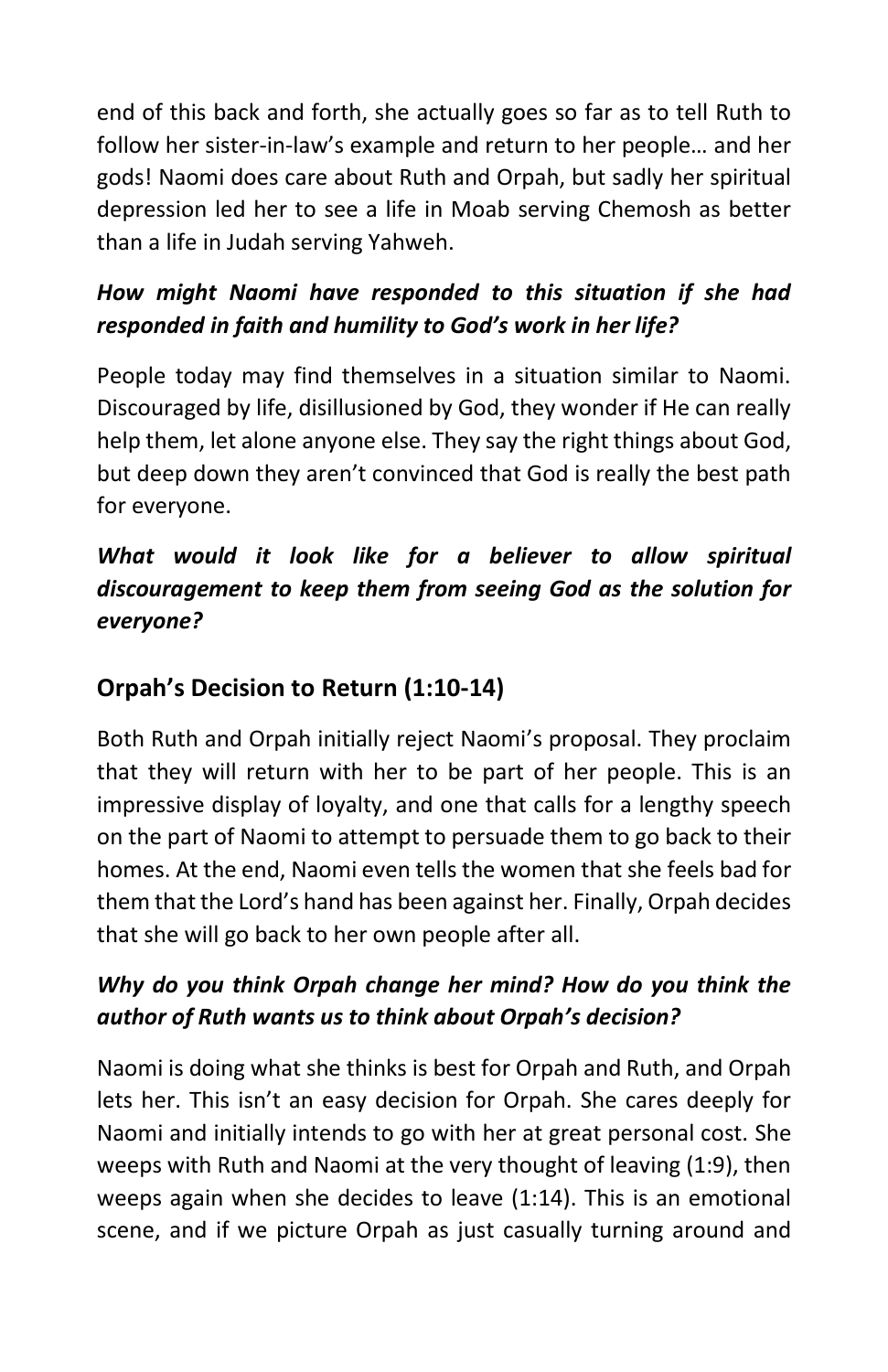going back, secretly glad that it was all over and she could move on with her life, we've missed the point. This was a tough decision for Orpah, but in the end she went home.

### *From our perspective, Orpah made the wrong decision. Yet how might Christians be tempted to make similar choices as Orpah?*

#### *How can we avoid making the same mistakes she did?*

### **Ruth's Stubborn Refusal to Leave (1:15-18)**

In contrast to her sister, Ruth refuses to leave. She "clings" to her mother-in-law. She then resists Naomi's attempt to get her to return by asking her to stop trying to get Ruth to leave her. Instead, Ruth pledges her loyalty to Naomi, her people, and her God.

### *The only example that Ruth has seen of followers of the Lord is Naomi and her family, why do you think she was willing to throw her lot in with God and His people after the example of Naomi?*

The statements that Ruth here makes are some of the most beautiful in all of Scripture. She expresses her loyalty to Naomi, by starting with a somewhat abrupt request that Naomi stop asking her to leave, pledging her faithfulness in a masterful six lines of poetry, and then concludes by taking an oath that God destroy her if she back out.

Ruth's loyalty to Naomi is incredible because it is above and beyond what is expected. For her and Orpah to have at least started the journey with Naomi, and then to have Ruth's conversion is on display at the end of this statement. She didn't just say "May God do so to me…" she specifically said "May the Lord [Yahweh] do so to me…" Her oath was not taken in the generic name of God or even in the name of Chemosh; Ruth is a Yahweh worshipper now and she takes the oath in His name. $4$ 

<sup>&</sup>lt;sup>4</sup> Although later Jesus would condemn the taking of any oath (cf Matthew 5:33ff; James 5:12), this was because He desired His followers to be such people of integrity that simply saying "Yes," or "No," carried the same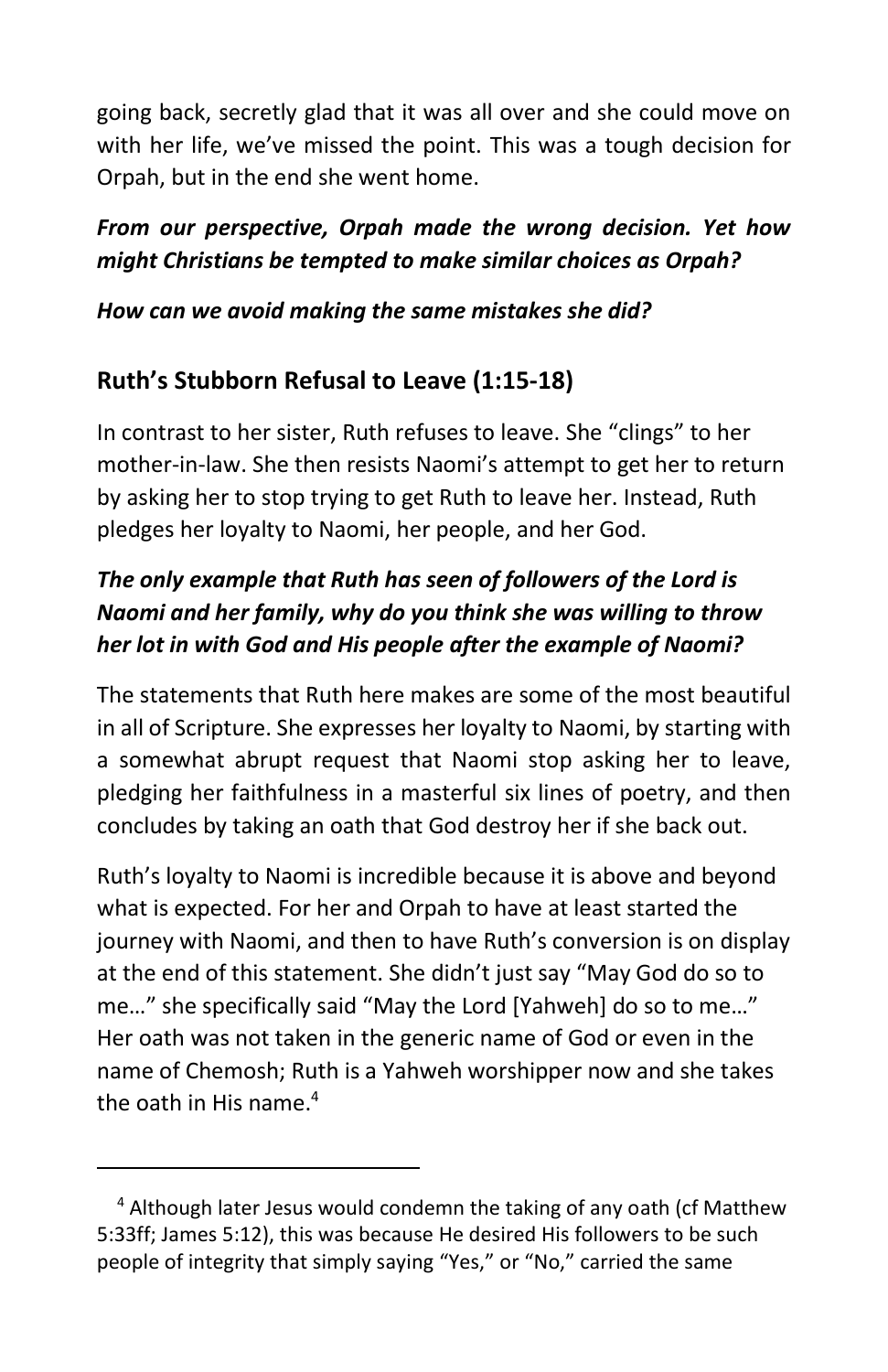# **A Bitter Bethlehemite (1:19-22)**

The end of chapter one is disappointing. Despite her terrible start, by the end things are looking up in some ways for Naomi. Up until this point, we've only had a passing glance at how Naomi is processing all of this when she states that "the hand of the Lord is gone out against me" (1:13). But now we get a chance to see what is really going on in Naomi's heart, and it isn't pretty.

Naomi had been kind and sweet when she was with her daughtersin-law. She had even offered them a blessing in the name of the Lord. But her real perspective on her life comes out when everyone in the town starts talking about her.

### *The women of the town ask themselves if this is really Naomi. Why do you think they would ask that? How might Naomi look different?*

Naomi's name meant lovely, but now she wants a different name – Marah, which means bitter. The reason she gives is that "the Almighty hath dealt very bitterly with me." She then goes on and interprets her life situation as coming from the hand of the Lord. The term she uses for God is interesting – she calls Him "the Almighty." Naomi doesn't question whether these events were outside of God's control, she sees them as from Him directly. Believers who go through times of deep sorrow often have no trouble viewing God as all-powerful. They rarely sit there and wonder "Could God have stopped this or was it beyond His control?" Normally the question they have is "How could God have let this happen and still be good?" Naomi isn't questioning God's ability; she's questioning His heart.

### *When Naomi says that God has "testified against her" she's using court language to describe God "bringing her up on charges" as we*

weight as swearing by God Himself. In Old Testament times, the rules were that oaths should be taken by Yahweh (and not some other deity, such as Chemosh cf Deuteronomy 6:13; Joshuah 23:7), and obviously that if you swore by Yahweh you had better perform what you swore (Zecharaih 4:3- 4).